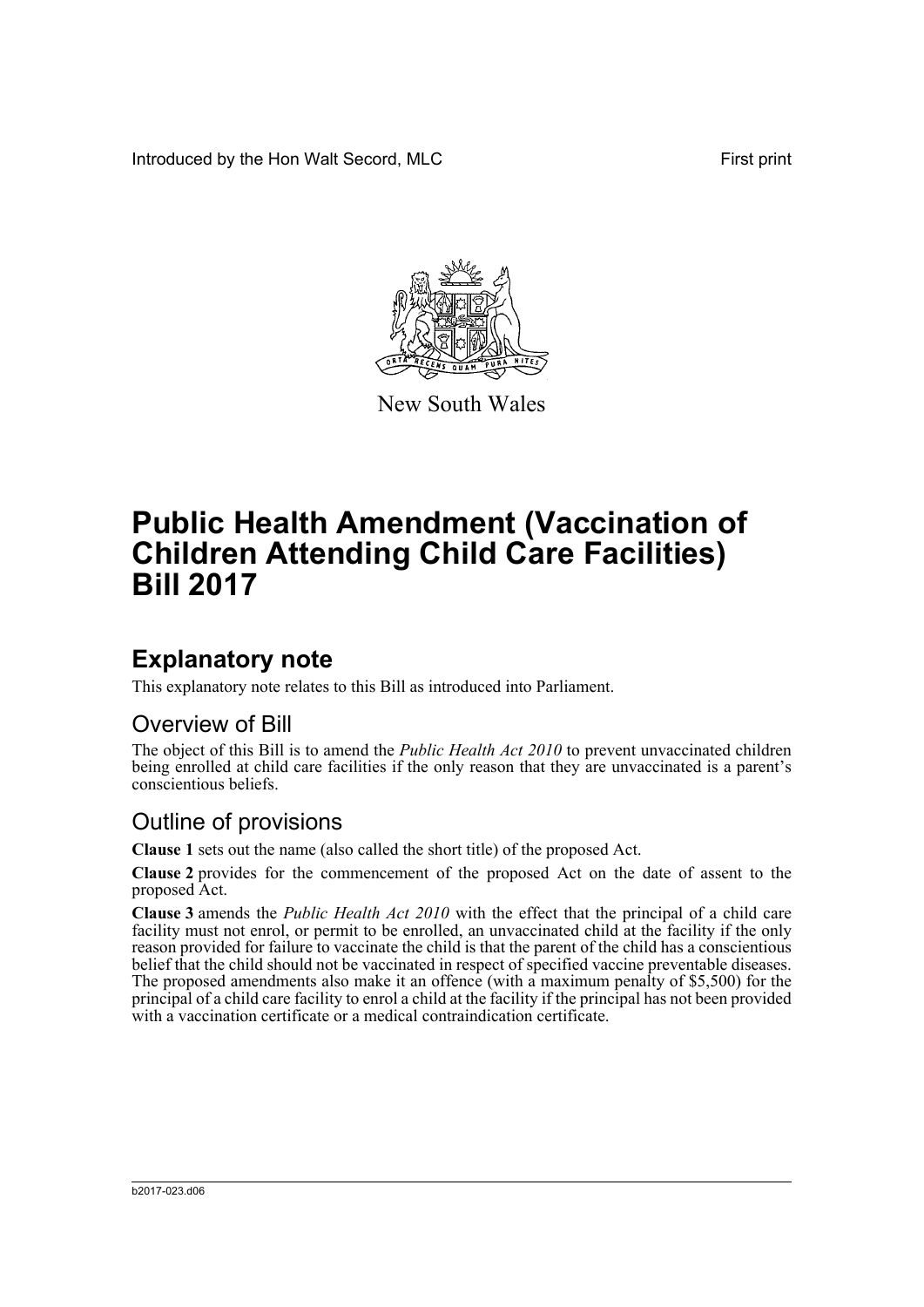Introduced by the Hon Walt Secord, MLC First print



New South Wales

# **Public Health Amendment (Vaccination of Children Attending Child Care Facilities) Bill 2017**

## **Contents**

|                                                 | Page |
|-------------------------------------------------|------|
| Name of Act<br>1.<br>Commencement<br>2          |      |
| Amendment of Public Health Act 2010 No 127<br>3 |      |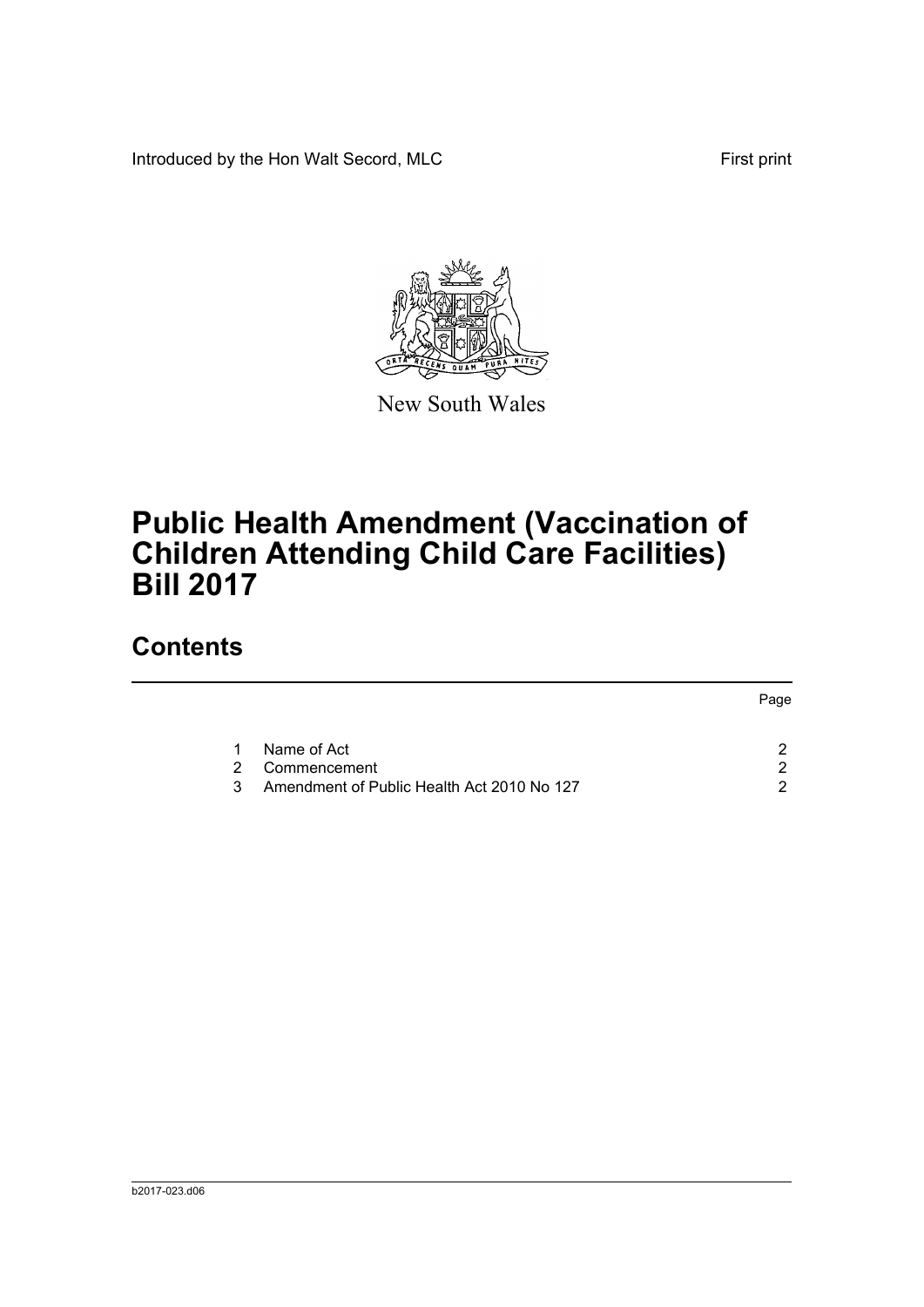

New South Wales

# **Public Health Amendment (Vaccination of Children Attending Child Care Facilities) Bill 2017**

No , 2017

#### **A Bill for**

An Act to amend the *Public Health Act 2010* to prevent unvaccinated children being enrolled at child care facilities if the only reason that they are unvaccinated is a parent's conscientious beliefs.